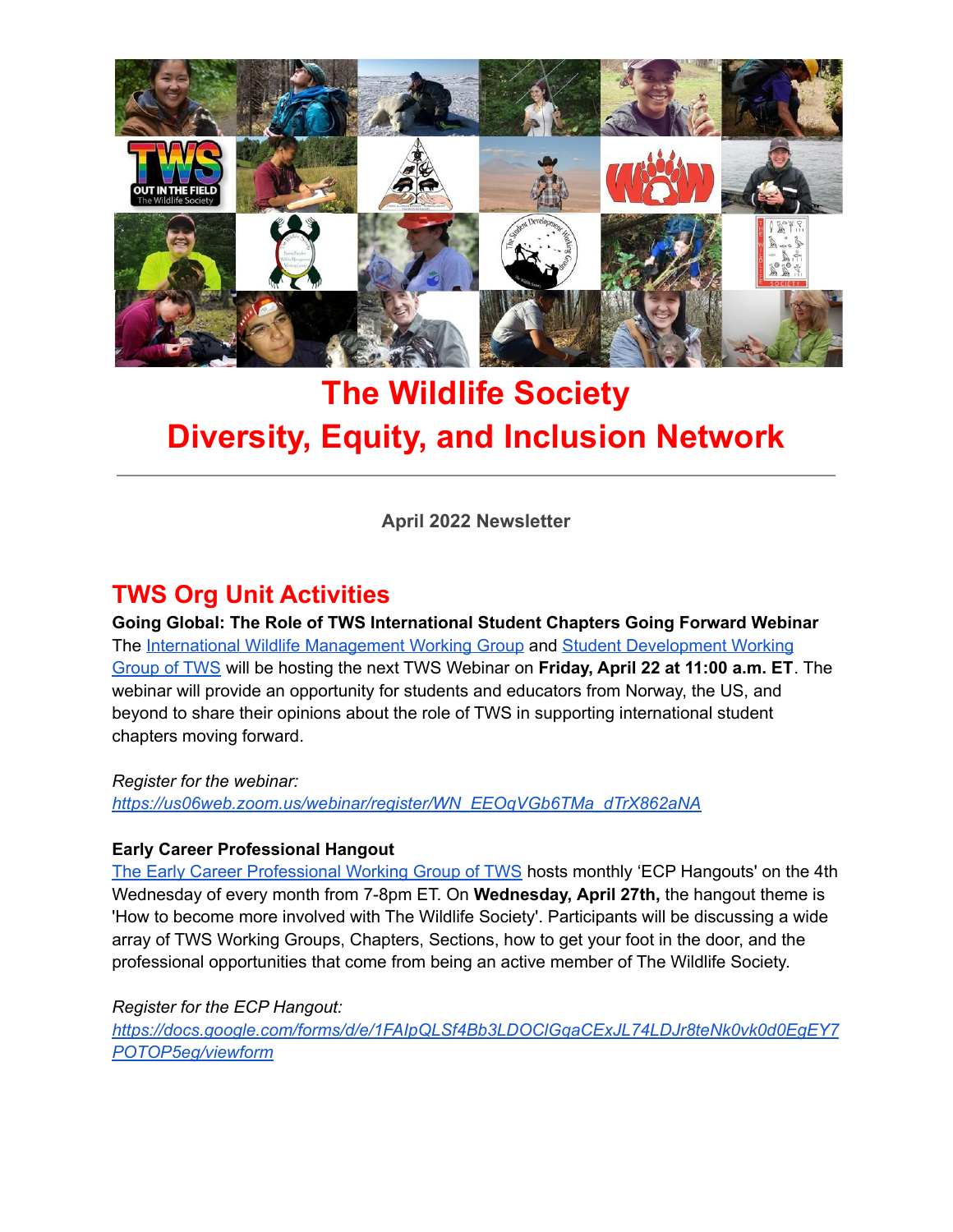# **Upcoming Events & Opportunities**

### **SACNAS National Diversity in STEM Conference**

The Society for Advancement of [Chicanos/Hispanics](https://www.sacnas.org/) & Native Americans in Science (SACNAS) conference is a broadly inclusive space where you are encouraged and empowered to bring your whole self to STEM. This year's conference will take place October 27-29 in San Juan, Puerto Rico. General registration opens April 18. SACNAS is currently looking for reviewers for student research presentations and travel scholarship applications.

*Learn more and sign-up for conference opportunities: <https://www.sacnas.org/conference>*

### **Inclusive Language Tips for Everyday Business Webinar**

The Diversity [Movement](https://thediversitymovement.com/) will be hosting a workshop on **Thursday, April 21 at 12:00 p.m. ET** to help participants learn to communicate more effectively by building inclusive language skills. The 1-hour webinar will include topics including professional best practices for choosing words that help every individual feel valued, supported, and motivated.

### *Learn more and register for the webinar:*

*[https://landing.thediversitymovement.com/word-choice-workshop/?\\_ga=2.120598666.30544576](https://landing.thediversitymovement.com/word-choice-workshop/?_ga=2.120598666.305445761.1649967108-275260087.1612886085) [1.1649967108-275260087.1612886085](https://landing.thediversitymovement.com/word-choice-workshop/?_ga=2.120598666.305445761.1649967108-275260087.1612886085)*

### **Pinkmantaray Allyship Seminar**

Following this year's Transgender Day of Visibility, Schuyler Bailar - an internationally renowned inspirational speaker and inclusion advocate - is hosting an allyship webinar on **Tuesday, April 26 at 6:00 p.m. ET**. The [Pinkmantaray](https://pinkmantaray.com/) seminar is a 90-minute session on allyship and activism specifically regarding trans people in the current political climate. All are welcome. This service is donation-based.

### *Register for the webinar:*

*[https://us02web.zoom.us/webinar/register/WN\\_lOpyMXi9SXqato99aq3mEw?\\_x\\_zm\\_rtaid=poOf](https://us02web.zoom.us/webinar/register/WN_lOpyMXi9SXqato99aq3mEw?_x_zm_rtaid=poOfSzwyQ5CVyNkOQYZb0A.1649180393396.a663180e65872488d2386f01fd52e5a1&_x_zm_rhtaid=856) [SzwyQ5CVyNkOQYZb0A.1649180393396.a663180e65872488d2386f01fd52e5a1&\\_x\\_zm\\_rhtai](https://us02web.zoom.us/webinar/register/WN_lOpyMXi9SXqato99aq3mEw?_x_zm_rtaid=poOfSzwyQ5CVyNkOQYZb0A.1649180393396.a663180e65872488d2386f01fd52e5a1&_x_zm_rhtaid=856) [d=856](https://us02web.zoom.us/webinar/register/WN_lOpyMXi9SXqato99aq3mEw?_x_zm_rtaid=poOfSzwyQ5CVyNkOQYZb0A.1649180393396.a663180e65872488d2386f01fd52e5a1&_x_zm_rhtaid=856)*

### **NASBR DEI Award**

The North American Society for Bat [Research](https://www.nasbr.org/) (NASBR) offers a Diversity, Equity, and Inclusion (DEI) Award of up to \$3000 with the goal of supporting students of color, to promote diverse participation in NASBR and bat research, and, more generally, to bolster continued involvement of minority groups in STEM education and professions. The DEI Award is available to undergraduate and graduate students, or those having graduated within 24 months of the application deadline, from any institution, and who identify as persons of color. **The application deadline is April 30.**

*Learn more and apply: <https://www.nasbr.org/dei-award>*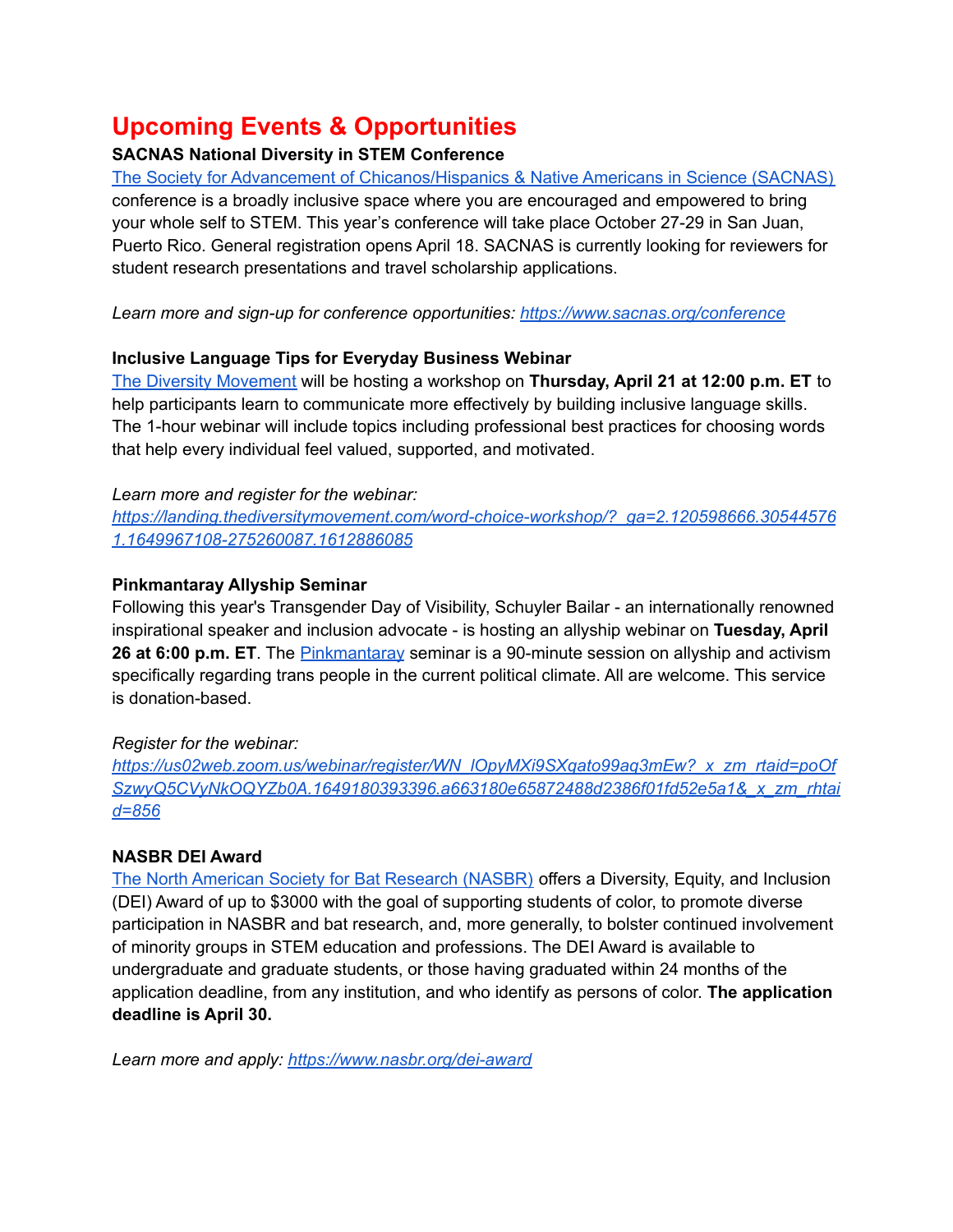# **Resource Highlights**

#### **U.S. Department of Interior Equity Action Plan**

In accordance with Executive Order 13985: [Advancing](https://gcc02.safelinks.protection.outlook.com/?url=https%3A%2F%2Fwww.federalregister.gov%2Fdocuments%2F2021%2F01%2F25%2F2021-01753%2Fadvancing-racial-equity-and-support-for-underserved-communities-through-the-federal-government&data=04%7C01%7CDEIA%40ios.doi.gov%7Cf2db49d9b5e24a6d518608d9b8e6f57e%7C0693b5ba4b184d7b9341f32f400a5494%7C0%7C0%7C637744124360758317%7CUnknown%7CTWFpbGZsb3d8eyJWIjoiMC4wLjAwMDAiLCJQIjoiV2luMzIiLCJBTiI6Ik1haWwiLCJXVCI6Mn0%3D%7C3000&sdata=gbDNALnTYeOut%2F3cLRncPAebGuL%2FaoDcKLtxdRHzX2c%3D&reserved=0) Racial Equity and Support for Underserved [Communities](https://gcc02.safelinks.protection.outlook.com/?url=https%3A%2F%2Fwww.federalregister.gov%2Fdocuments%2F2021%2F01%2F25%2F2021-01753%2Fadvancing-racial-equity-and-support-for-underserved-communities-through-the-federal-government&data=04%7C01%7CDEIA%40ios.doi.gov%7Cf2db49d9b5e24a6d518608d9b8e6f57e%7C0693b5ba4b184d7b9341f32f400a5494%7C0%7C0%7C637744124360758317%7CUnknown%7CTWFpbGZsb3d8eyJWIjoiMC4wLjAwMDAiLCJQIjoiV2luMzIiLCJBTiI6Ik1haWwiLCJXVCI6Mn0%3D%7C3000&sdata=gbDNALnTYeOut%2F3cLRncPAebGuL%2FaoDcKLtxdRHzX2c%3D&reserved=0) Through the Federal Government, the U.S. Department of Interior released its Equity Action Plan. This plan lays the foundation for removing barriers to equal opportunity that underserved communities may face due to government policies and programs.

*View the full plan:*

*[https://www.doi.gov/sites/doi.gov/files/eo13985-02-10-2022-doi-equity-action-plan-final-with-cov](https://www.doi.gov/sites/doi.gov/files/eo13985-02-10-2022-doi-equity-action-plan-final-with-cover.pdf) [er.pdf](https://www.doi.gov/sites/doi.gov/files/eo13985-02-10-2022-doi-equity-action-plan-final-with-cover.pdf)*

### **How to Lead an Inclusive Interview Process**

The Diversity [Movement](https://thediversitymovement.com/) hosted a webinar focused on preparing employers to facilitate inclusive interview processes. In addition to the webinar, The Diversity Movement provided additional resources for inclusive hiring best [practices.](https://thediversitymovement.us4.list-manage.com/track/click?u=870a2aa432c5ea09f73d33bbc&id=4713c324ea&e=d31fd6ef46)

### *View the webinar recording:*

*[https://landing.thediversitymovement.com/inclusive-interviews-workshop/?\\_ga=2.161471935.30](https://landing.thediversitymovement.com/inclusive-interviews-workshop/?_ga=2.161471935.305445761.1649967108-275260087.1612886085) [5445761.1649967108-275260087.1612886085](https://landing.thediversitymovement.com/inclusive-interviews-workshop/?_ga=2.161471935.305445761.1649967108-275260087.1612886085)*

### **TWS Virtual Org Unit Events**

Many TWS organization units (Sections, Chapters, Student Chapters, and Working Groups) are holding annual meetings and other events virtually. Many of these events are free or low cost and open to everyone. You are encouraged to check this page often as new events are added regularly.

*View the webpage: <https://wildlife.org/org-units-virtual-resources/>*

## **TWS Headquarters Updates**

### **TWS Certification Will Add Designation for Airport Wildlife Biologists**

Bird Strike Committee USA [\(BSC-USA\)](http://www.birdstrike.org/) and The Wildlife Society are working together to develop a designation that will expand TWS' Wildlife Biologist [Certification](https://wildlife.org/learn/professional-development-certification/certification-programs/) Program's current opportunities. This designation will be consistent with the Qualified Airport Wildlife Biologists (QAWB) requirements outlined in the U.S. Federal Aviation [Administration](https://www.faa.gov/airports/resources/advisory_circulars/index.cfm/go/document.current/documentNumber/150_5200-36#:~:text=Share-,150%2F5200%2D36B%20%2D%20Qualifications%20for%20Wildlife%20Biologist%20Conducting%20Wildlife,Controlling%20Wildlife%20Hazards%20on%20Airports) (FAA) Advisory Circular No: [150/5200-36.](https://www.faa.gov/airports/resources/advisory_circulars/index.cfm/go/document.current/documentNumber/150_5200-36#:~:text=Share-,150%2F5200%2D36B%20%2D%20Qualifications%20for%20Wildlife%20Biologist%20Conducting%20Wildlife,Controlling%20Wildlife%20Hazards%20on%20Airports) More details on this process will be made available within the coming months.

*Read the recent article: <https://wildlife.org/tws-certification-will-add-designation-for-airport-wildlife-biologists/>*